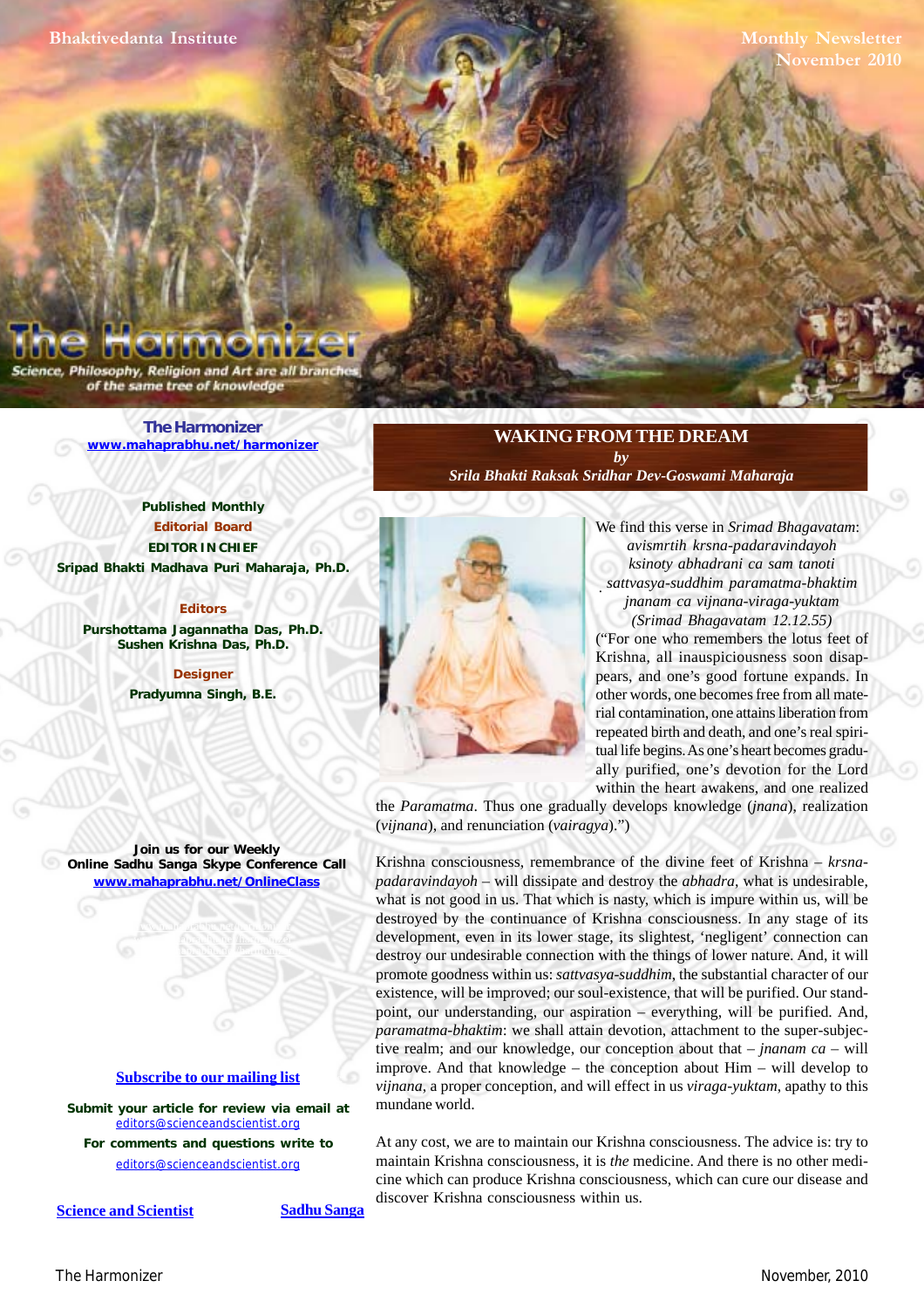## **LIFE DISPLAYS UNIQUE QUALITIES**

*by*

#### *[Srila Bhaktisvarupa Damodara Maharaja \(T. D. Singh, Ph.D.\)](http://mahaprabhu.net/sadhusanga/blog1.php/2009/10/01/affectionate-guardians)*



Cells are the fundamental units of living organisms. Those that function similarly make up the tissue, and a collection of tissues working together forms an organ. A collection of organs make up the organism. The coded instructions as to how each cell should function, is contained in the nucleus of the cells, as DNA. Units of DNA form genes and the collection of all genes is called

the genome. DNA is systematically packed in different numbers of chromosomes in different species. Human beings have 23 which are found in almost every cell and 1 sex chromosome is found in gametes or cells responsible for reproduction. All the cells initially begin as embryonic stem cells in the young embryo. The unique feature of these stem cells is that they have the flexibility to become any type of cell. Though the genome is identical in

every cell, studies of genes tell us that the activation of a different combination of genes induces the stem cell to specialize in a particular way, forming an organism with different types of cells.



From the second half of the  $20<sup>th</sup>$  century, there have been astounding breakthroughs in the fields of genetics, genetic engineering and biotechnology. The discovery of DNA structure in 1953 by Watson and Crick has since led to significant advancement in these fields, namely, the synthesis of genes, discovery of restriction enzymes, cloning of animals, sequencing the genome of organisms and finally the human genome project which began in the year 1997 and concluded in 2003.

The history of modern genetics started from the garden of the Austrian monk Gregor Mendel (1822-1884). Patiently experimenting in the breeding of diverse kinds of pea plants, he demonstrated how their visible characteristics could be foreseen according to simple mathematical probabilities as they were passed



**Watson and Crick**

on from one generation to the next. He proposed that hereditary information passed from parent to offspring in discrete packets, which he called "factors." Different factors were responsible for distinct aspects of a pea plant's appearance, such as seed

shape or flower color.<sup>1</sup> However, the secret of genetic inheritance was unlocked in April 1953 when Watson and Crick proposed a double-helical structure of DNA. The era of molecular genetics in the field of biochemistry thus began.

Scientists, now knowing the molecular structure of the genetic molecule, could begin both to elucidate and manipulate its function. These new studies were, however, dependent on the discov-



ery and use of the many enzymes<sup>2</sup> that are able to modify or join existing DNA molecules, or to aid in the synthesis of new DNA molecules. As methods of visualizing DNA were being developed in the 1950s, a new tool was discovered: restriction enzymes. Werner Arber identified the first restriction enzyme in 1968. Restriction enzymes are protein molecules that cut deoxyribonucleic acid (DNA) chains into defined fragments.<sup>3</sup>

**Werner Arber**

During an attack of an invading bacteriophage (virus that attacks/ infects bacteria), the bacterium releases a so-called restriction enzyme that recognizes the DNA of the invading bacteriophage and cuts the DNA into pieces, thereby disabling it. Simultaneously, the bacterium releases another enzyme that defends and protects its own DNA from being cut by the restriction enzyme. It seems that even microorganisms have some sort of built-in intelligent system. The restriction enzyme of a bacterium cuts the viral DNA of foreign origin to safeguard and preserve its own identity. What a beautiful system nature has! Life displays such unique qualities even at the level of microorganisms.

#### **References:**

1. *Science* -*Pathways of Discovery,* edited by Ivan Amato, New York, 2002, p. 60.

2. Enzymes are a class of proteins serving as catalysts in biochemical reactions. Each enzyme is specific to a particular reaction or group of similar reactions.

3. Restriction enzymes make cuts in foreign DNA molecules at specific sites. The site at which a given restriction enzyme cleaves double-stranded DNA consists of a segment usually four to six nucleotide pairs long, called the recognition sequence. The recognition sequence is a characteristic of the particular restriction enzyme and dictates where the enzyme will cleave the DNA molecule. Some enzymes, such as HaeIII, cut both strands of DNA at the same point, generating blunt-ended fragments whereas many other enzymes, such as EcoRI, make staggered cuts, leading to fragments with complementary cohesive ends (sticky ends). Also refer to "Dialogue on Life and Its Origin", T. D. Singh and Werner Arber, *Savijnanam* -*Scientific Exploration for a Spiritual Paradigm,* the Journal of the Bhaktivedanta Institute, Kolkata, 2002, vol.1, pp. 9-15.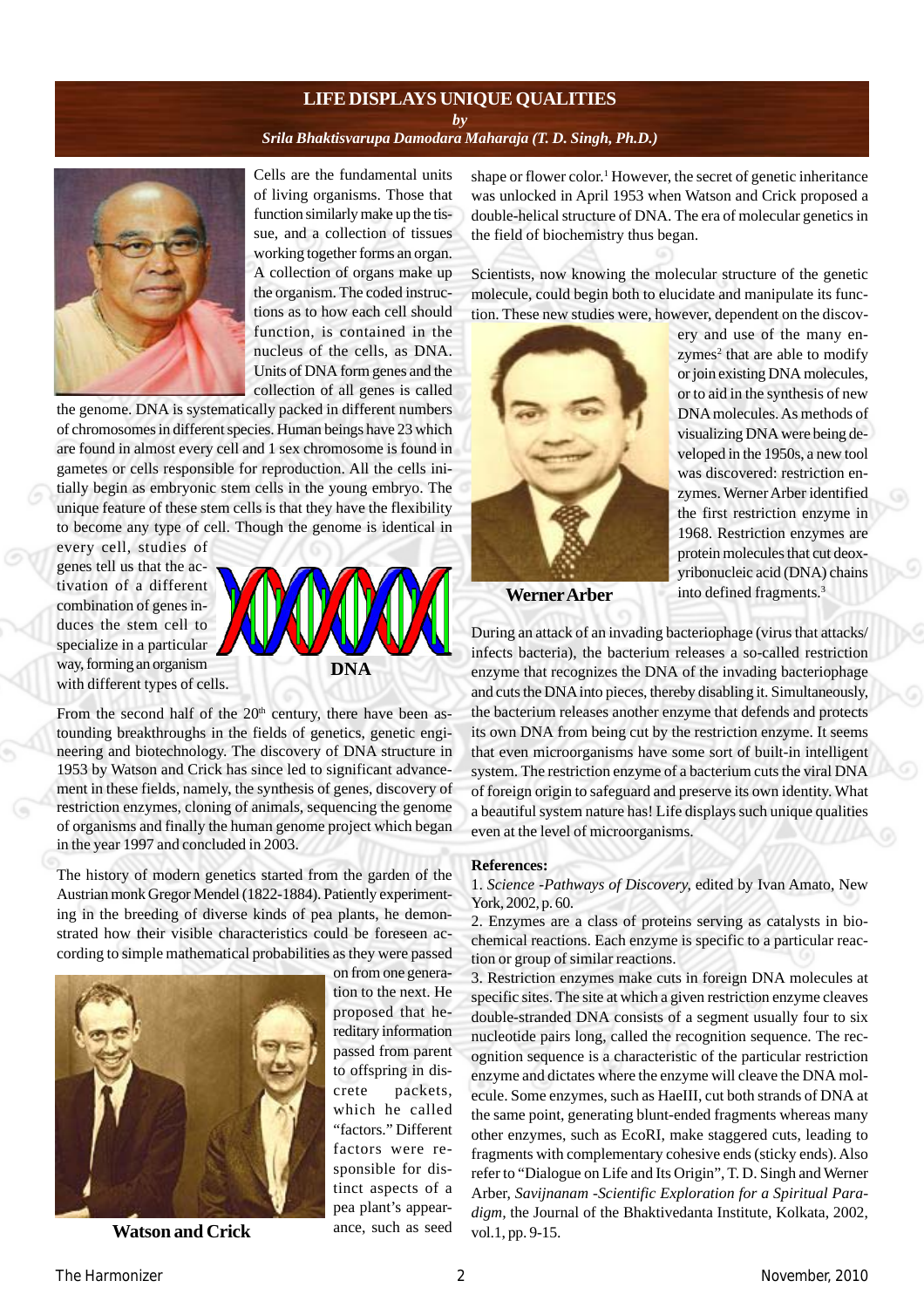# **THE CONCEPT — Part 1 (of 3)** *by [Sripad Bhakti Madhava Puri Maharaja, Ph.D](http://mahaprabhu.net/sadhusanga/blog1.php/2009/10/01/affectionate-guardians)***.**

*In the following article I present some general features of the Concept that may be understood without resorting to dialectical logic. Primarily, it is intended for beginning students of Hegel's philosophy, and also to provide an intuitive grasp of the Concept for those who may be struggling to understand what Hegel means by this important term that is so central to the philosophical science of the Absolute. Hegel considered that Aristotle also analyzed the Concept without dialectics, so it is shown here how Aristotle was, in fact,*



*dealing with the Concept in his own metaphysics.*

*Basically, it is concluded that an object is a unity of two essential determinations: (1) its being or that it is, and (2) its other determinations or what it is. This leads to understanding that the object is actually a subject***-***object unity or identity. The Concept is the concrete totality of these aspects and their relations, and provides a new foundation beyond empiricism for scientifically comprehending objects and objective reality in general. (You are invited to contact the author with questions or comments on this article.*

The roots of the Concept can be traced back to the attempt to rationally solve the ancient problem of the One and Many (as presented, for example Plato's *Parmenides*). An object may be treated as one entity — a unity of many diverse aspects or elements, just as in the *Phenomenology of Spirit* Hegel dealt with the Thing with many properties. As simultaneously One and Many, the object or Thing is an existing contradiction, which the Skeptics claim makes it impossible to be real, while if we accept its reality we then have to determine how to comprehend it. In this way it becomes a very fundamental problem for philosophy. For this reason we are not surprised that in Hegelian philosophy, the Concept (*Begriff*), which in some earlier translations of Hegel's works is called the Notion, is recognized as having such a fundamental significance. It is essentially the way philosophy deals with this ancient problem.

Therefore, we want to have a good understanding of the Concept, not only to be able to make sense of Hegel's system, but also to realize the great innovation it brings to modern philosophy and science. In addition, the Concept is especially important in regard to the critique that it brings to the materialist empirical conception of reality that governs the philosophy of modern science. The contradiction of the One and Many that the Concept harmonizes has universal application when we consider it as the comprehension of the Universal - Particular relation in its unity or Individuality. In this form it has far-reaching consequences for science, philosophy, religion, nation-states and at every point in the study of reality and truth, as Hegel consistently demonstrates, especially in his *Encyclopedia of the Philosophical Sciences*. Therefore, in its most general form the Concept involves the moments of Universality, Particularity and Individuality, but instead of such abstract explanation, we will stick to the more concrete example of an object, which we hope will more clearly bring out the specific nature of the Concept. Hegel freely acknowledges his

profound indebtedness to Aristotle's contribution to Western philosophy, which he considers to be greater than Kant's or any other philosopher's. We want to show here how Aristotle was actually concerned with the study of the Concept in a somewhat 'empirical' or, at least, immediate way. Because Hegel recognized the intuitive presence of the Concept in Aristotle's writings he took great interest in his philosophy.



Aristotle, of course, was the foremost student of Plato, to whom Hegel also gives great importance. Therefore, it will be more useful to understand the development of the Concept from Plato and Aristotle to Hegel, than to explain its development from Kant, Fichte, and Shelling to Hegel, as is generally done in more recent books on the subject. G.R. Mure's *Introduction to Hegel* is one of the few exceptions in Hegelian

Hegel

studies that takes the Aristotelian approach seriously. Aristotle's thought was immensely detailed, but fortunately, for our purposes here, we only need to deal with some of the simpler and more basic concepts of his philosophy. In Western philosophy, Plato seems to be one of the first to clearly distinguish what he called the Forms (or Ideas) from their sensuousness or matter. However, these Forms do not exist in a world of their own beyond the sensuous realm, as Platonic Ideas are generally misconceived - as if philosophy had the task of trying to tie rocks to clouds. Rather Plato's Ideas actually were conceived as constituting the very essence of the sensuous material. In this way he recognized that Form or Idea is implicit to (hidden in) the sensuous content of knowledge. As one of the pioneers in this field Plato presented more of a description rather than a systematically developed conception of the relation of the Idea to its sensuous content (i.e. the relation of Universal to Particular).

Further advancement in that field was made by Aristotle. Hegel tells us that Aristotle's advance upon Plato's philosophy came through his introduction of the concept of inner teleology or entelechy, by which he made the attempt to enunciate the relation of Idea to content. In order to understand entelechy or *entelechia*, we have to introduce two other Aristotelian terms, viz. *energia* (actuality) and *dunamis* (potentiality). In some places, Aristotle also refers to these as Form and matter, which we will consider equivalent ways of referring to the same principles.

#### **THE PERSPECTIVE OF THE OBJECT ITSELF**

In order to bring greater clarity to the terms - *energia*, *dunamis* and *entelechia* – we may begin by considering an object as a unity of diverse elements. At first, the immediate object as an entity is only inwardly, implicitly, or potentially concrete, i.e. a totality. In other words, the immediate, non-spiritual, inanimate object is simply the concrete concept as real possibility, merely an inner, potential totality, which Aristotle calls the *dunamis*. In truth it is the unconsciousness of it as an absolute totality. As an explicit totality, i.e. in its consciously developed or mediated form it